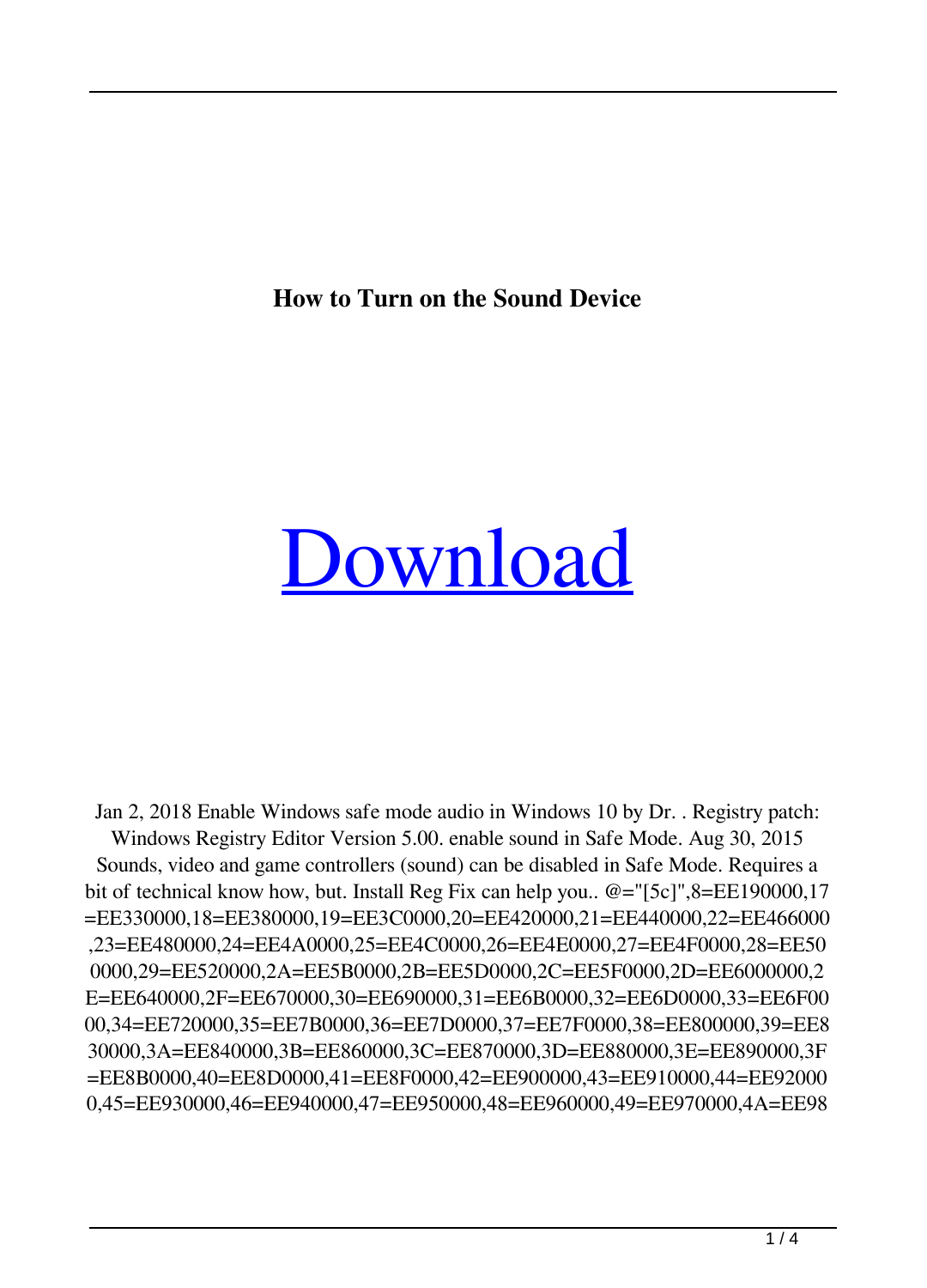0000,4B=EE990000,4C=EE9B0000,4D=EE9D0000,4E=EE9F0000,4F=EEA00000,50 =EEA10000,51=EEA20000,52=EEA30000,53=EEA40000,54=EEA50000,55=EEA60 000,56=EEA70000,57=EEA80000,58=EEA90000,59=EEAA0000,5A=EE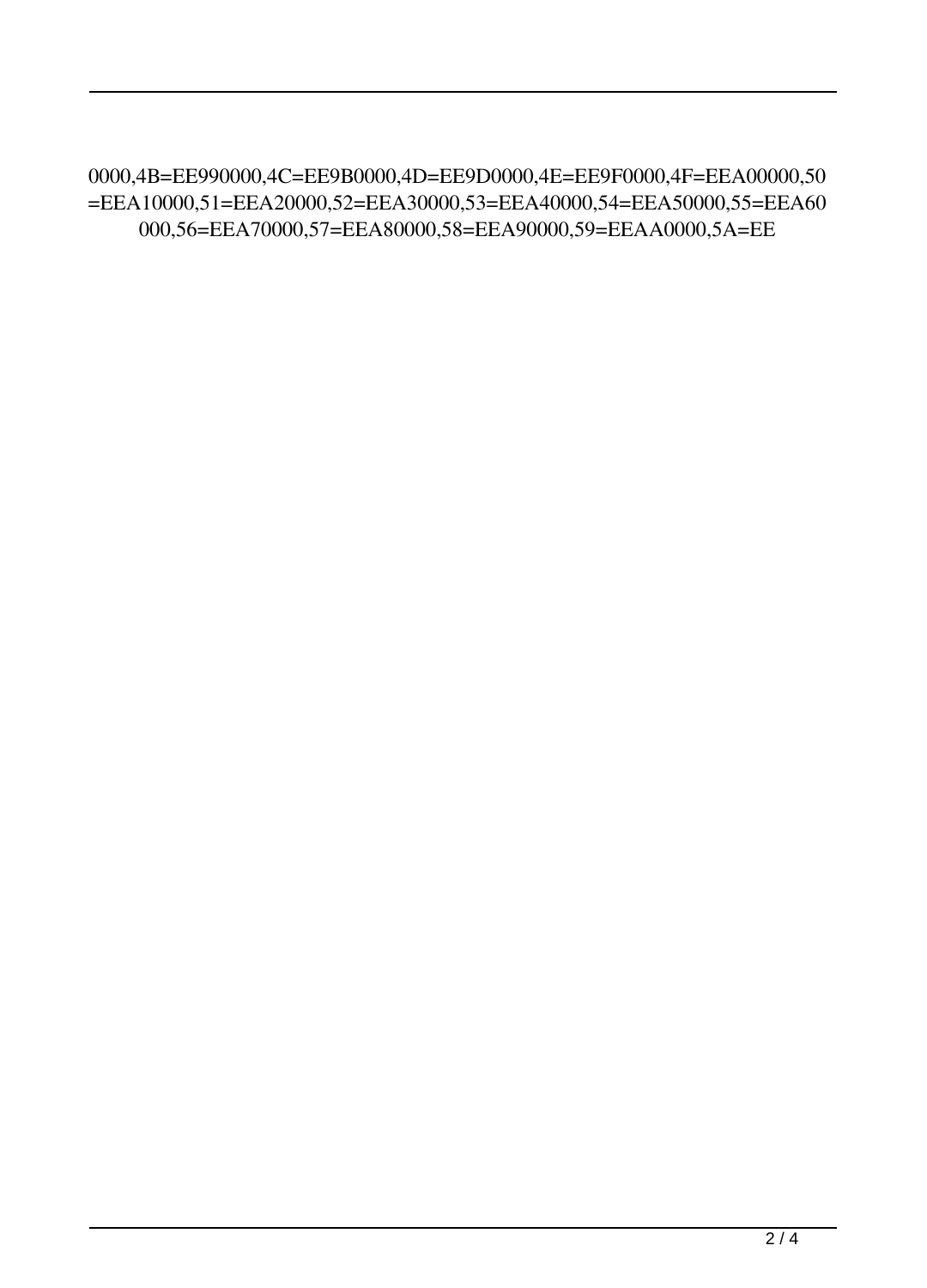## **Activate Sound In Safe Modereg Download**

. 1 answer . 1 year ago  $\hat{A}$  1 reply $\hat{A}$  1 user $\hat{A}$  2k views Activate Sound In Safe Mode Because Windows 7 does not activate the sound driver in safe mode until the normal Windows setup process finishes (see above explanation), the sound will start working when the sound driver is successfully loaded, unless there is a problem at this time, such as a conflict with another sound driver. File Recovery Tools Windows Registry Editor Version 5.00 key:

HKEY\_LOCAL\_MACHINE\Software\Microsoft\Windows\CurrentVersion\RunOnce [REG path:]

C:\Windows\Microsoft.NET\Framework\v2.0.50727\PolicyBootComplete.exe Value name: Delete key Value data: %SystemRoot%\system32\dwr\_logger.exe Place a check next to this item, click OK. If you wish to delete only specific files that remain in the recycle bin and you don't want to risk damaging them, use either Recycler to preview each file in the recycle bin for possible deletion or see If you have moved the files to a safe location, then use another delete method as outlined below. Activate Sound In Safe Mode Just press the windows key and the r key on your keyboard at the same time.

From the Windows Shell select 'Command Prompt' or the command line. Type: (deactivate sound) exit (reactivate sound) exit deactivate sound- This command disables the sound device. reactivate sound- This command enables the sound device. Activate Sound In Safe Mode or Reactivate Sound In Safe Mode Set/Reset Sound Driver in Safe Mode If you would like to have sound in safe mode as it was running Windows XP, you can go to the Sound control panel and reset its settings back to Windows XP defaults.

PC expert's & tip's articles:How to uninstall.NET Framework in Windows 8 by PC Expert, How to fix an Error: "The application or operating system specified,(/) was not found in the database.NET Framework error? Activate Sound In Safe Mode Registry Path:

HKEY\_LOCAL\_MACHINE\Software\Microsoft\Windows\CurrentVersion\RunOnce Add: %SystemRoot%\system32\dwr\_logger.exe Value 3da54e8ca3

[https://aboe.vet.br/advert/english-to-gujarati-dictionary-work-free-download-full](https://aboe.vet.br/advert/english-to-gujarati-dictionary-work-free-download-full-version-for-pc/)[version-for-pc/](https://aboe.vet.br/advert/english-to-gujarati-dictionary-work-free-download-full-version-for-pc/)

[https://rwix.ru/wp-content/uploads/2022/06/Sbot\\_Crack\\_V1\\_99\\_Restaurant.pdf](https://rwix.ru/wp-content/uploads/2022/06/Sbot_Crack_V1_99_Restaurant.pdf)